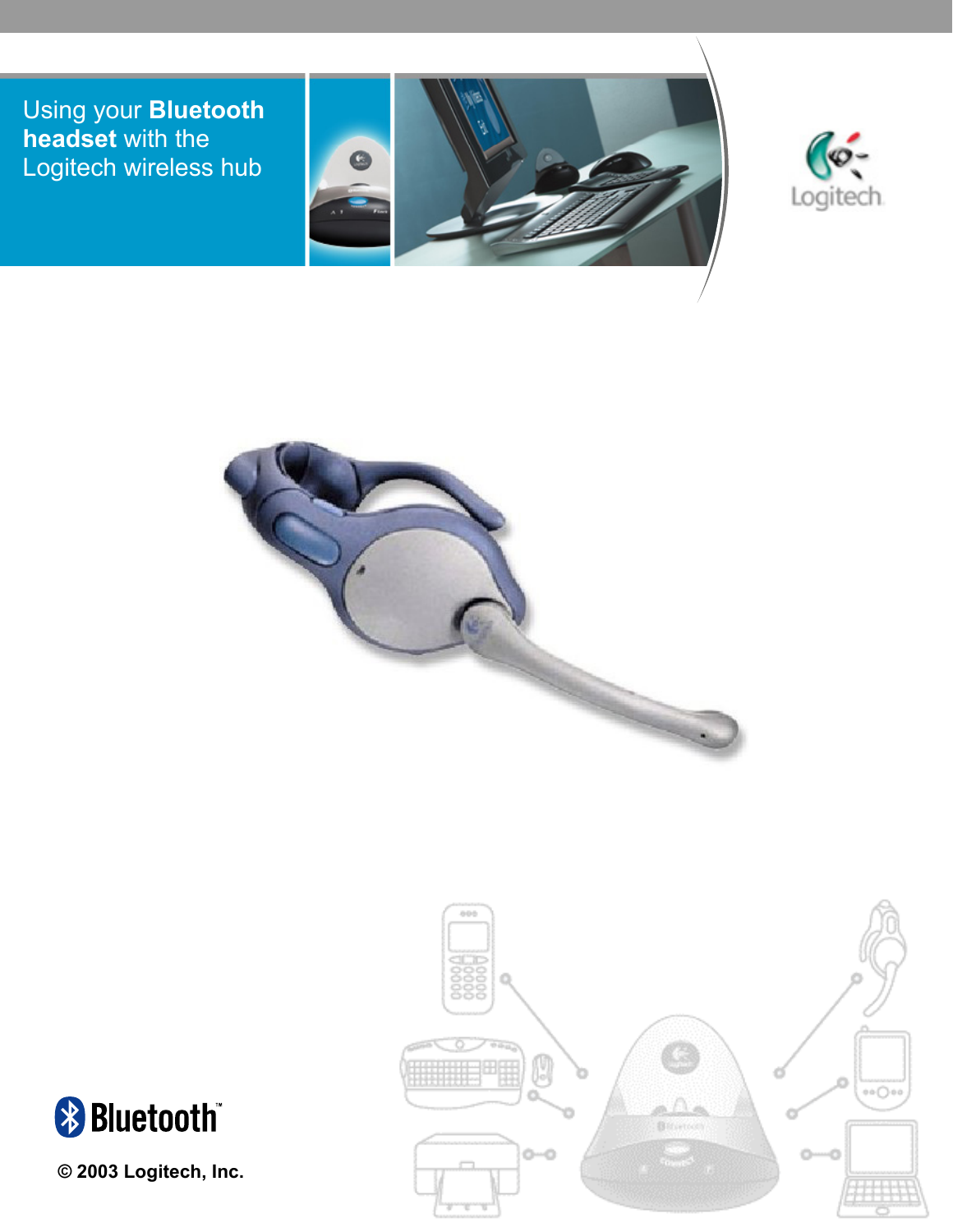## **Contents**

[Introduction 3](#page-2-0)

[Product compatibility 3](#page-2-0) [About this guide 4](#page-3-0) [Get connected 6](#page-5-0) [Connecting your Logitech headset 6](#page-5-0) [Checking your headset is connected 14](#page-13-0) [Communicate without wires 15](#page-14-0) [Listening to streaming news and music 15](#page-14-0) [Voice chatting with your instant messenger 16](#page-15-0) [Learn more about connecting 20](#page-19-0) [Disconnecting and unpairing your headset 20](#page-19-0) [Reconnecting your headset 21](#page-20-0) [Troubleshooting 22](#page-21-0)

This manual is published by Logitech. Logitech assumes no responsibility for any errors that may appear in this manual. Information contained herein is subject to change without notice.

© 2003 Logitech. All rights reserved. Logitech, the Logitech logo, and other Logitech marks are owned by Logitech and may be registered. All other trademarks are the property of their respective owners.

The *Bluetooth* word mark and logos are owned by the Bluetooth SIG, Inc. and any use of such marks by Logitech is under license. Other trademarks and trade names are those of their respective owners.

Microsoft, MSN, and Windows are either registered trademarks or trademarks of Microsoft Corporation in the United States and/or other countries. Screenshots reprinted by permission from Microsoft Corporation.

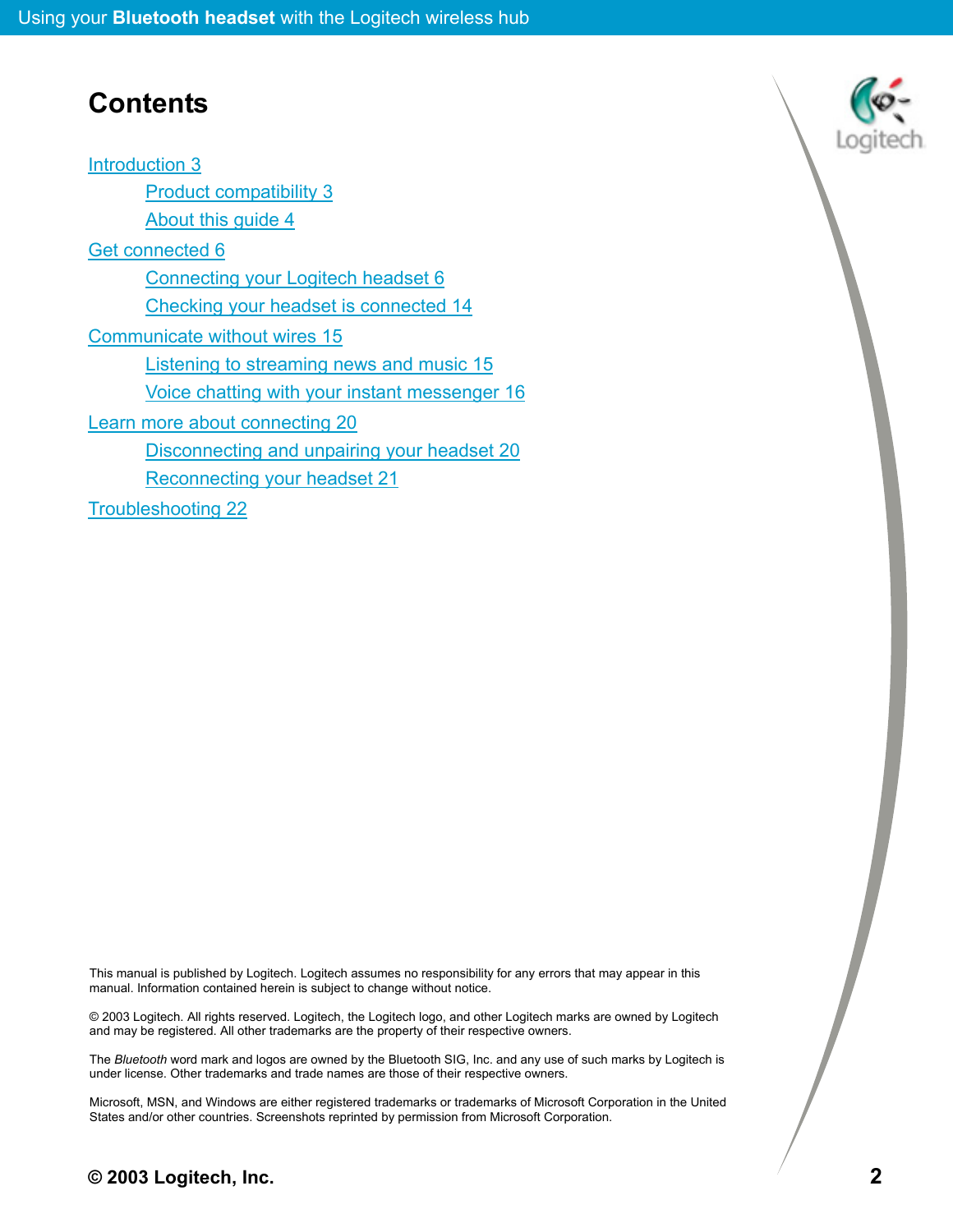# <span id="page-2-0"></span>**Introduction**

If you have a Logitech<sup>®</sup> headset you can connect it to the Bluetooth<sup>®</sup> wireless hub provided with your Logitech product.

Chat to friends over the Internet using instant messaging. Relax while you listen to your favorite music. Keep up to date with streaming news. All without the constraints of wires.

Connecting a Logitech headset to your Logitech wireless hub means that you can move around while you listen and talk as long as you stay within range – typically up to 30 feet or 10 meters depending on your surroundings. What's more, solid objects won't cause a problem because there does not need to be a line-of-sight connection between the headset and Logitech wireless hub.

In short, connecting a Logitech headset to your Logitech wireless hub gives you more freedom.

Welcome to the expanding world of cordless freedom offered through your Logitech wireless hub.

### **Product compatibility**

Further information about the products that are covered in this guide is available at: [www.logitech.com/bluetooth/howto](http://www.logitech.com/bluetooth/howto)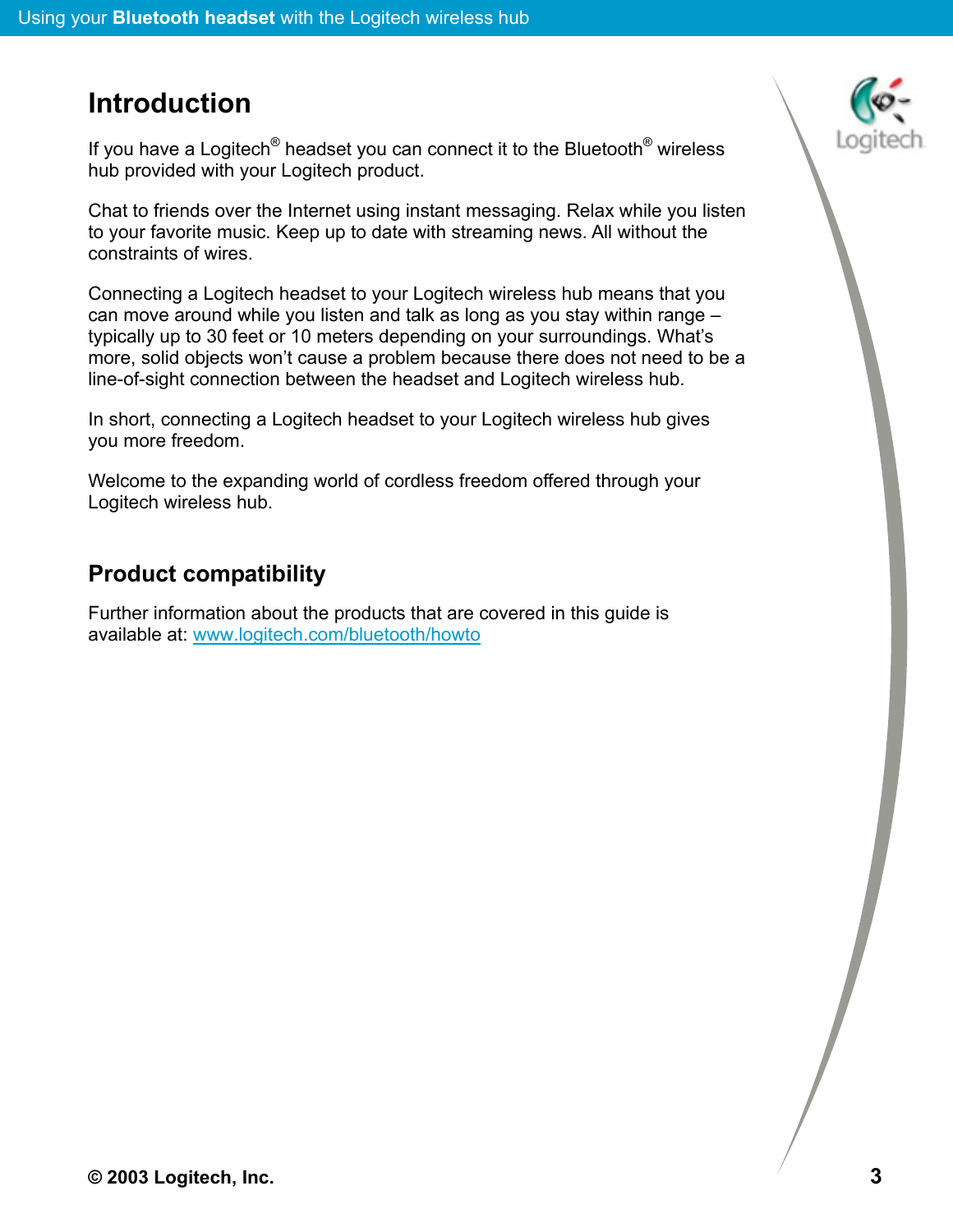### <span id="page-3-0"></span>**About this guide**

This guide gets you started using your Logitech headset (or compatible headset) with your computer. It explains how to get connected, and then how to carry out your favorite tasks, such as listen to news and music, and voice chat over Bluetooth®.

#### *Prerequisites*

This guide assumes that:

- You have installed your Logitech product and the SetPoint™ software.
- You are using the Bluetooth<sup>®</sup> wireless hub supplied with your Logitech product.
- You have charged your headset, so it is ready for use.
- You are familiar with basic Bluetooth<sup>®</sup> technology. If not, please read the section below.

#### *Further information*

This guide contains all the information you need to connect and start using your Logitech headset. If you need further information, additional sources are available:

- [www.logitech.com/bluetooth](http://www.logitech.com/bluetooth) provides general information about the Bluetooth® technology.
- [www.logitech.com/bluetooth/howto](http://www.logitech.com/bluetooth/howto) provides a *Using my Bluetooth devices with the Logitech wireless hub* guide which introduces the Bluetooth® concepts you need to be familiar with, and 'how to' guides such as this for each supported device. There is also a product compatibility matrix which lists the products that have been tested and approved for use with the Logitech wireless hub. You can also find out what you can do with each device.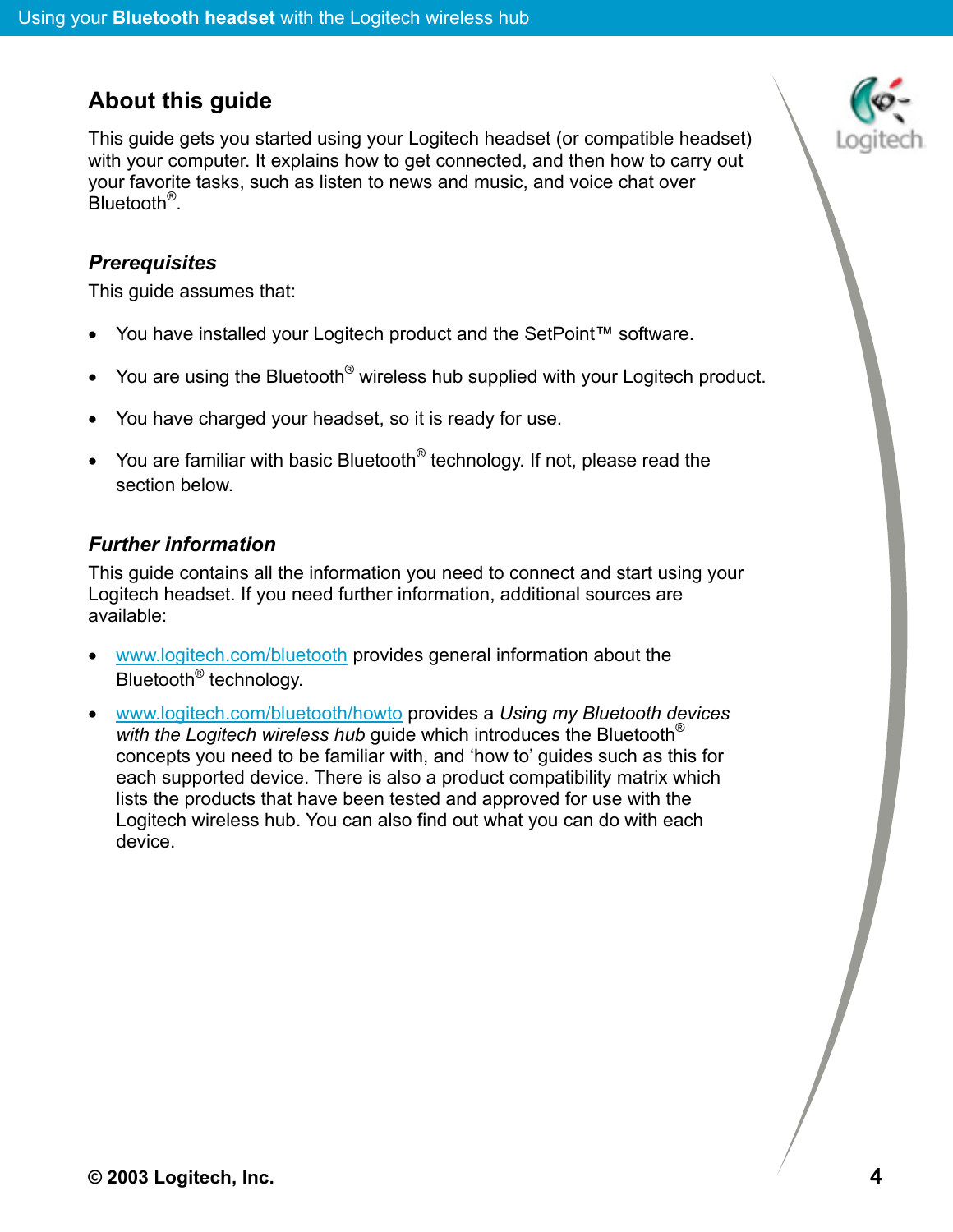#### *How to use this guide*

The following symbols are used in this guide:

#### **Symbol Explanation**

 $\hat{\mathcal{P}}$ 

*Tip - a handy hint that may provide a useful alternative or save time.* 



*Note - helpful information that requires your attention.*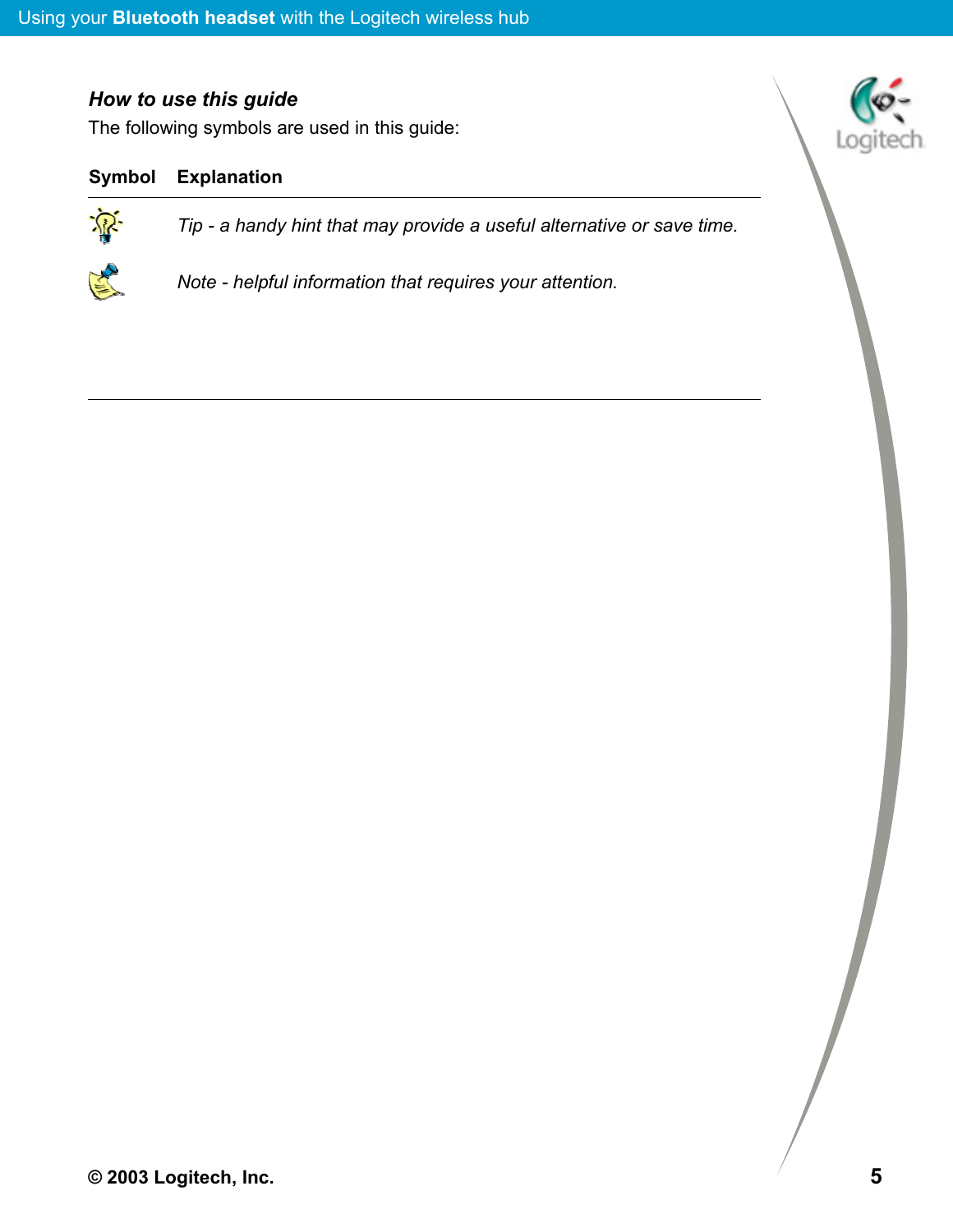# <span id="page-5-0"></span>**Get connected**

Connecting your Logitech headset to your computer is easy. A wizard guides you through the steps involved, which include discovering your device, pairing and then establishing connection.

### **Connecting your Logitech headset**

To connect your Logitech headset and computer:

**1.** Place your headset in discoverable mode.

With the headset turned off, press and hold the button on the side of your headset for up to 10 seconds until its indicator light first flashes blue, and then blue and red.



**Please note:** 

- *If the indicator light flashes red and then stops flashing, this means that the headset was turned on when you began, and you have now turned it off. Release the button and start again.*
- *For the Motorola Bluetooth Headset, with the headset's boom open, press and hold the multifunction button for three seconds. For other headsets, press and hold the button for several seconds. Refer to your headset's user guide for full details.*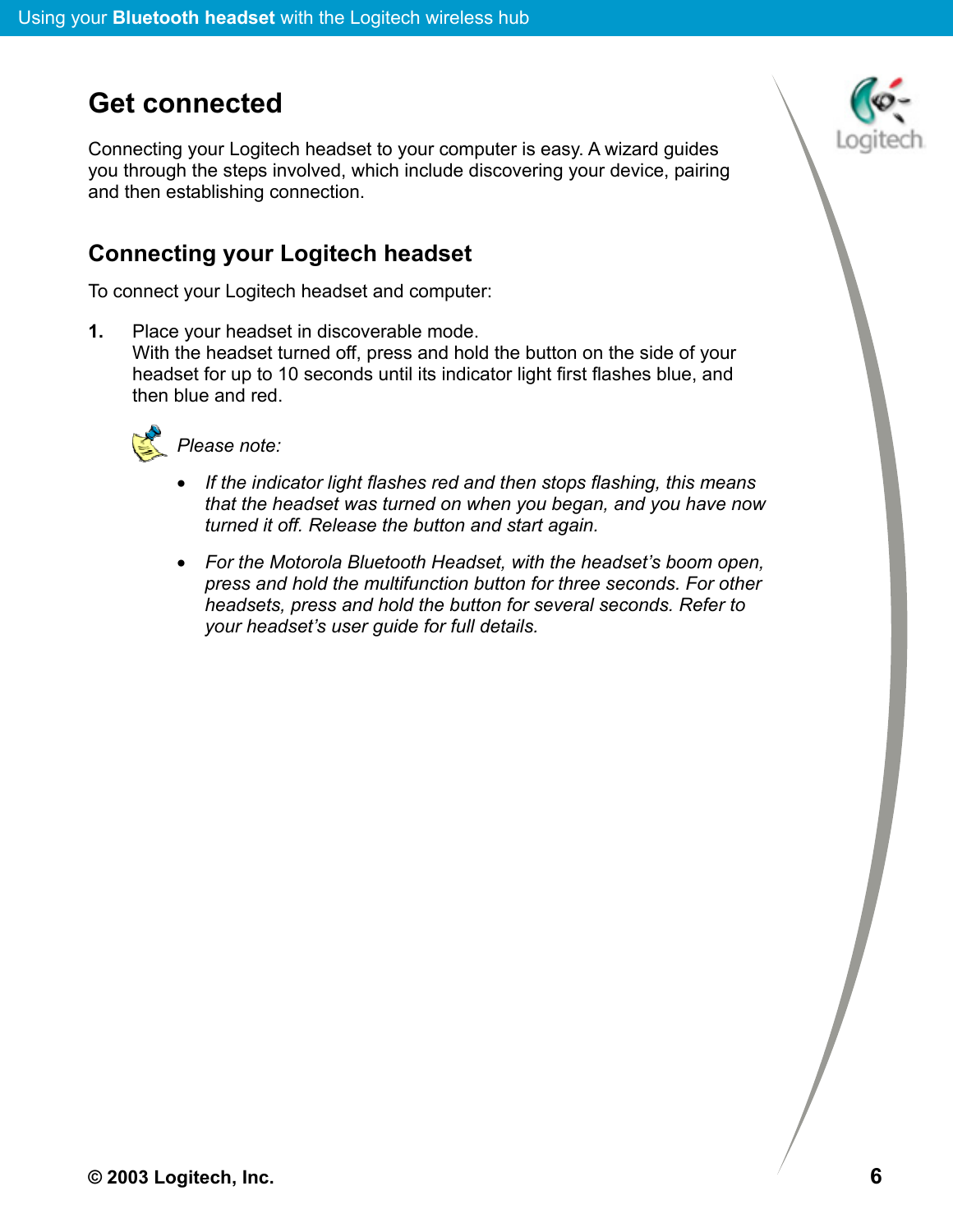#### **2.** Start the **Bluetooth Setup Wizard**.

The easiest way to do this is to press the **Connect** button on the front of your Bluetooth<sup>®</sup> wireless hub. The first screen of the wizard is displayed:





*You can also start the Bluetooth Setup Wizard by:* 

- *Right-clicking on the Bluetooth® icon, , in the Windows Taskbar and selecting Add a Bluetooth Device from the menu displayed.*
- *Selecting Add a Bluetooth Device from the Bluetooth Tasks panel in the My Bluetooth Places screen in your Windows® Explorer (available in Windows® XP only).*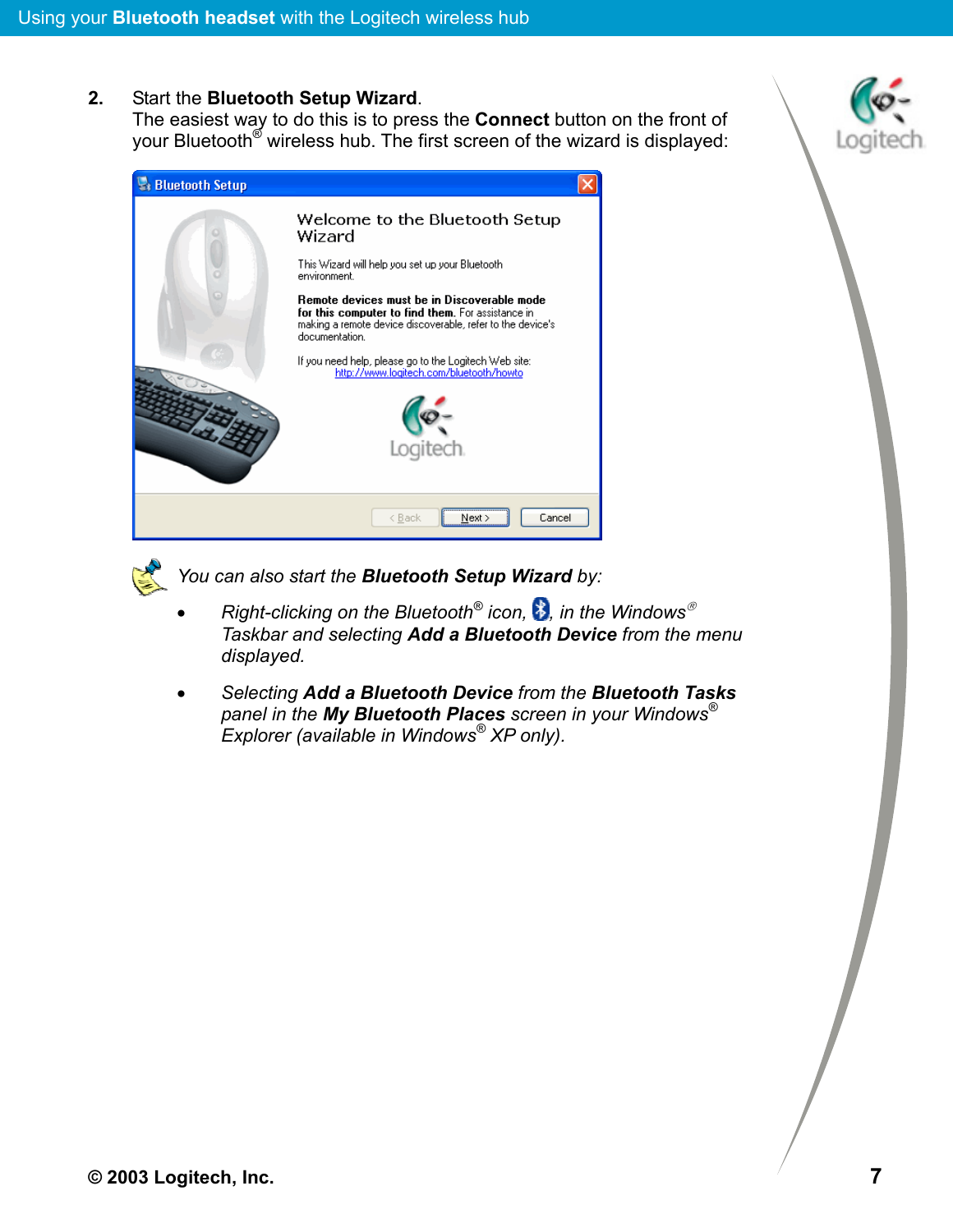**3.** Search for devices.

Click **Next >** to proceed. A wizard then searches for Bluetooth® devices within range, and displays those it finds:



You can click here to search again if your headset is not found.

> *Your headset may not be found at the first time you carry out a search. Click Search Again to repeat the search.*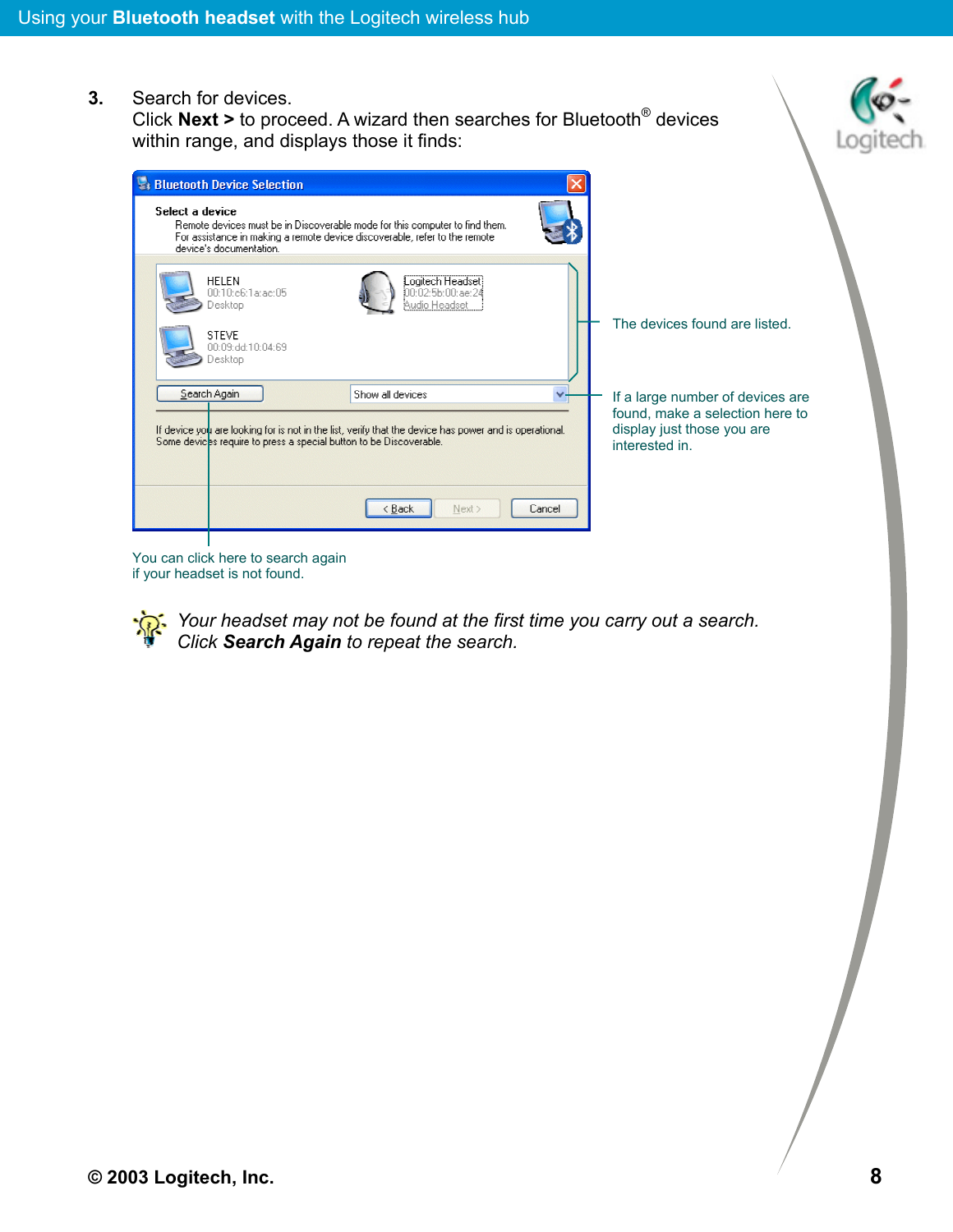**4.** Select your headset. Highlight your headset and click **Next >**.

> You have now discovered your Logitech headset! It remains discoverable for two minutes.

> The next step is to pair it with your computer. This is done in the following dialog:

| <b>Bluetooth Security Setup</b>                                                                                                                                                                               |                                          |
|---------------------------------------------------------------------------------------------------------------------------------------------------------------------------------------------------------------|------------------------------------------|
| <b>Bluetooth Pairing Procedure</b><br>The Pairing Procedure generates a secret key that will be used for authentication<br>and encryption in future connections to this device.                               |                                          |
| To pair with a remote device, the remote device must be in pairable mode and you must<br>know the PIN code. For information about the PIN code of the remote device, refer to that<br>device's documentation. |                                          |
| For a brief description of pairing, click Pairing Help. For more<br>Pairing Help<br>detailed information, consult your user's manual.                                                                         |                                          |
| If the remote device does not require a PIN code or if you want to<br>Skip Pairing<br>pair with the device later, click Skip Pairing.                                                                         |                                          |
| Initiate Pairing                                                                                                                                                                                              |                                          |
| To begin the pairing process, enter the PIN code and click Initiate Pairing.<br>Initiate Paring<br>PIN Code:<br>annal                                                                                         |                                          |
|                                                                                                                                                                                                               | 1. Enter a number in <b>PIN Code</b> .   |
| < Back<br>Next ><br>Cancel                                                                                                                                                                                    | 2. Click the Initiate Pairing<br>button. |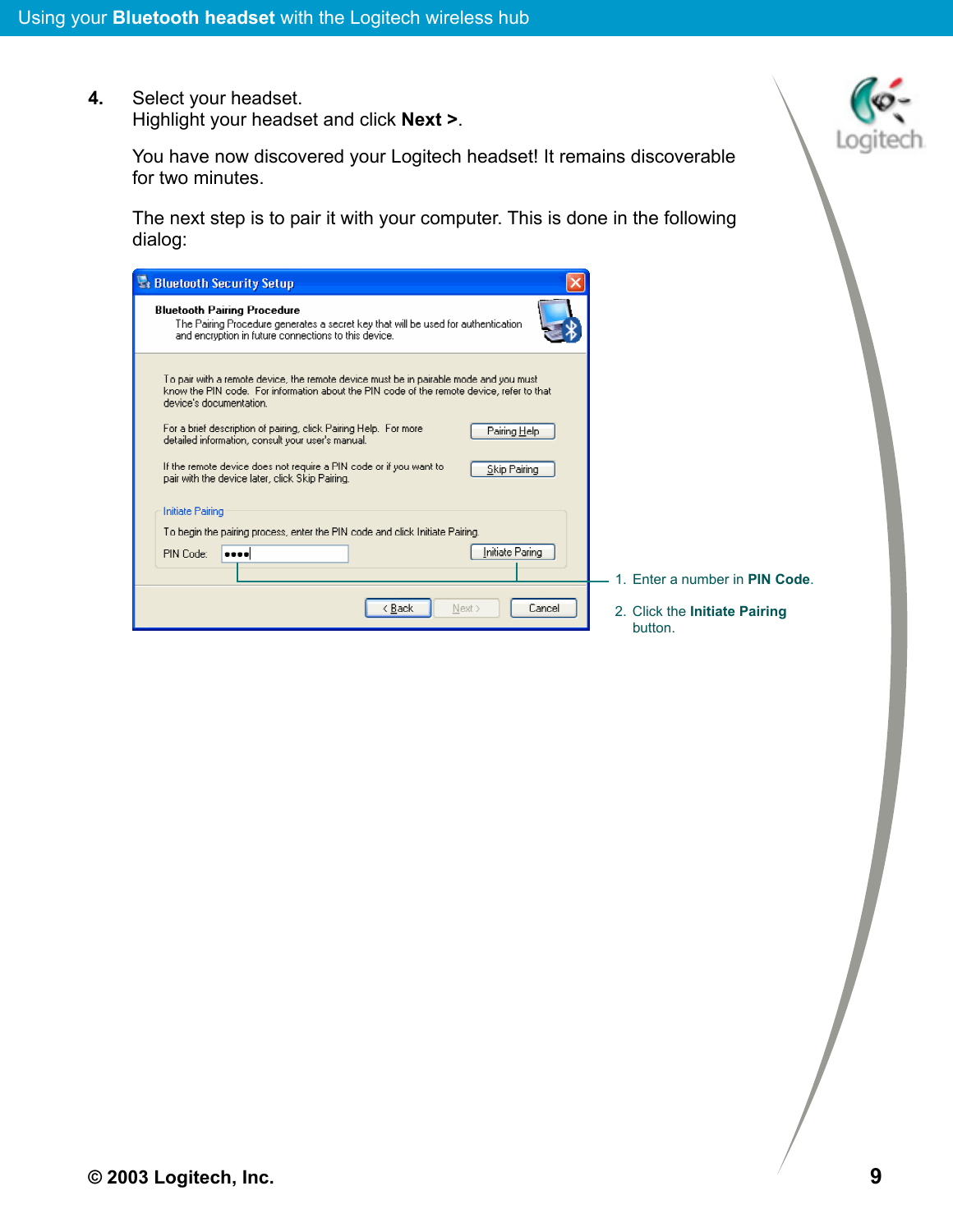**5.** Pair your headset and computer. To do this, enter the **PIN Code** '0000' and click **Initiate Pairing**. (A **PIN Code** is also known as a Passkey.)



*For the Sony Ericsson HBH 30/60 Bluetooth Headsets, Motorola Bluetooth Headset, and Siemens HHB-500 Bluetooth Headset, the PIN Code is also '0000'. For the Nokia HDW-2 Bluetooth Headset, the PIN Code is specific to that headset – refer to your headset's user guide.* 

*The Nokia HDW-2 Bluetooth Headset can be paired with more than one device, though there are some restrictions.* 

*Refer to your headset's user guide for full details.* 

When your headset and computer have been successfully paired, the following dialog is displayed:

| <b>Bluetooth Service Selection</b>                                                                                                                                                                                                          |                                                                                  |
|---------------------------------------------------------------------------------------------------------------------------------------------------------------------------------------------------------------------------------------------|----------------------------------------------------------------------------------|
| Select the services you are interested in.<br>The following services are available through the selected Bluetooth Device.                                                                                                                   |                                                                                  |
| Select the service that you want to access on the selected device.                                                                                                                                                                          |                                                                                  |
| <b>Headset</b>                                                                                                                                                                                                                              |                                                                                  |
| Establish an audio connection between this computer and a<br>Bluetooth headset or other remote Bluetooth device acting as<br>Configure<br>a headset. When connected, the remote device replaces this<br>computer's speakers and microphone. | One service supports all of<br>the tasks you can carry out<br>with your headset. |
| <b>Heltesh</b>                                                                                                                                                                                                                              |                                                                                  |
| Finish<br>< Back<br>Cancel                                                                                                                                                                                                                  |                                                                                  |



*Please note:* 

- *An explanation of the reasons why Bluetooth® devices need to be paired is provided in the guide Connecting Bluetooth devices to my computer.*
- *If you get an error message indicating that your headset hasn't paired, this may be for a variety of reasons:* 
	- *your headset may have come out of discoverable mode,*
	- *it may be out of range,*
	- *it may already have been paired with another computer in range.*

*For suggestions about the actions you can take, see [Troubleshooting,](#page-21-0)  page [22](#page-21-0).*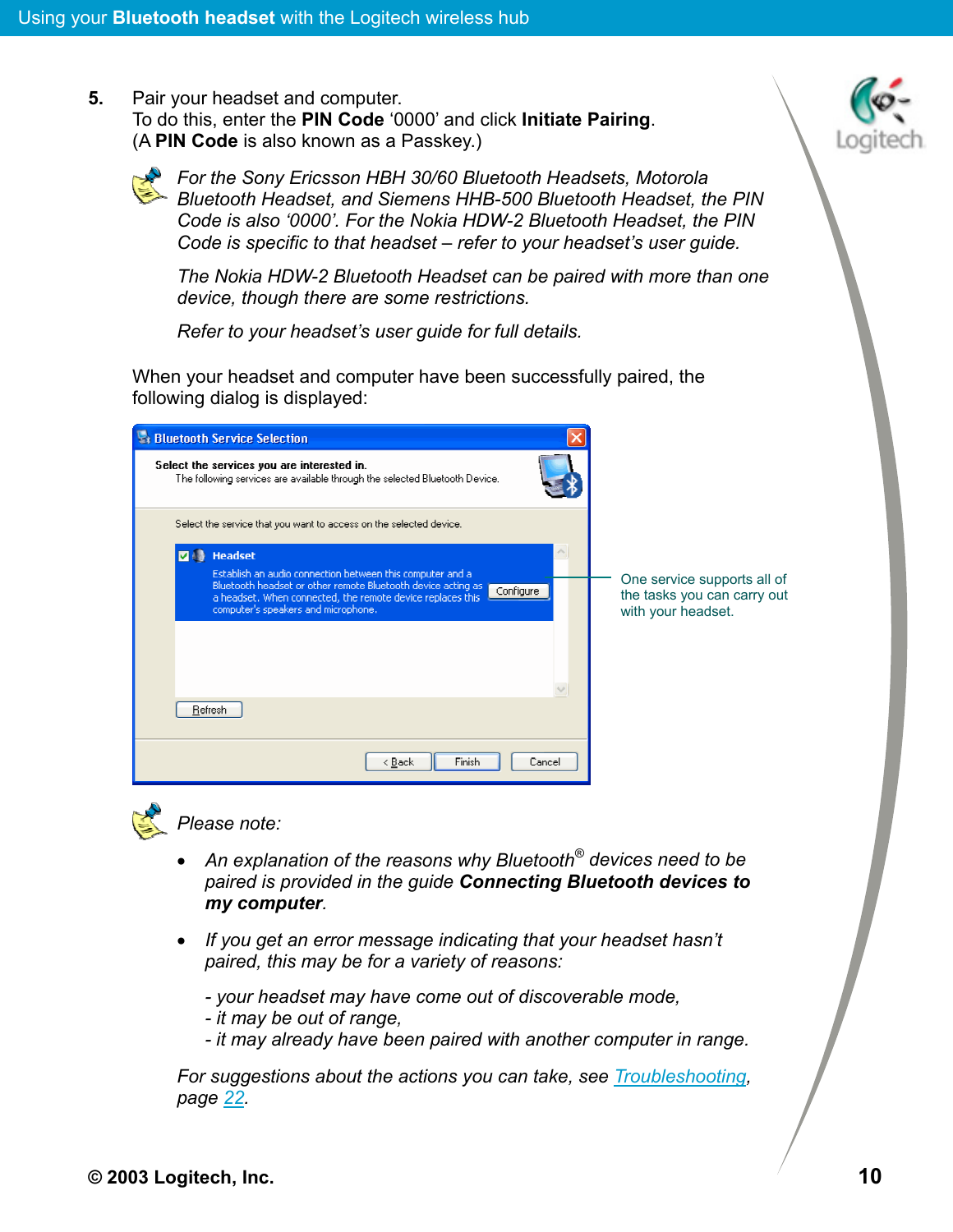**6.** Select the **Headset** service. To select the service, check the box next to it. The following dialog is displayed:



Leave the settings unchanged and click **OK**. You return to the **Bluetooth Service Selection** dialog.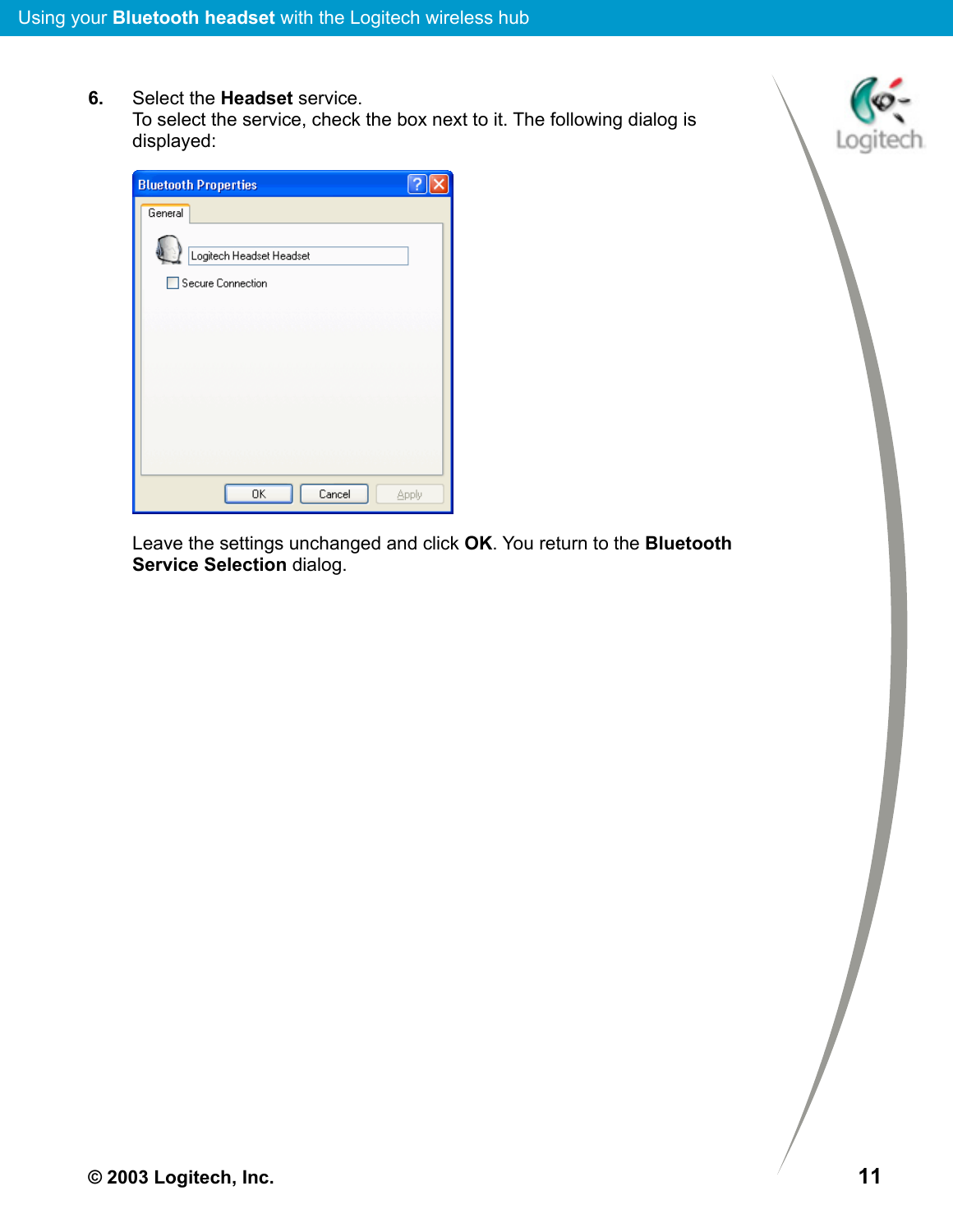**7.** Click **Finish**.

This completes the pairing procedure. A device icon for the headset is created in your Bluetooth® Neighborhood. To see the device icon:

- **1.** Double-click the Bluetooth<sup>®</sup> icon,  $\bullet$ , in the Windows<sup>®</sup> Taskbar. The **Explore My Bluetooth Places** dialog is displayed.
- **2.** Select **Entire Bluetooth Neighborhood** if you are using Windows® 2000, or **View devices in range** if you are using Windows® XP. The following window is displayed:



Logitech headset device icon. The red check mark shows it is paired.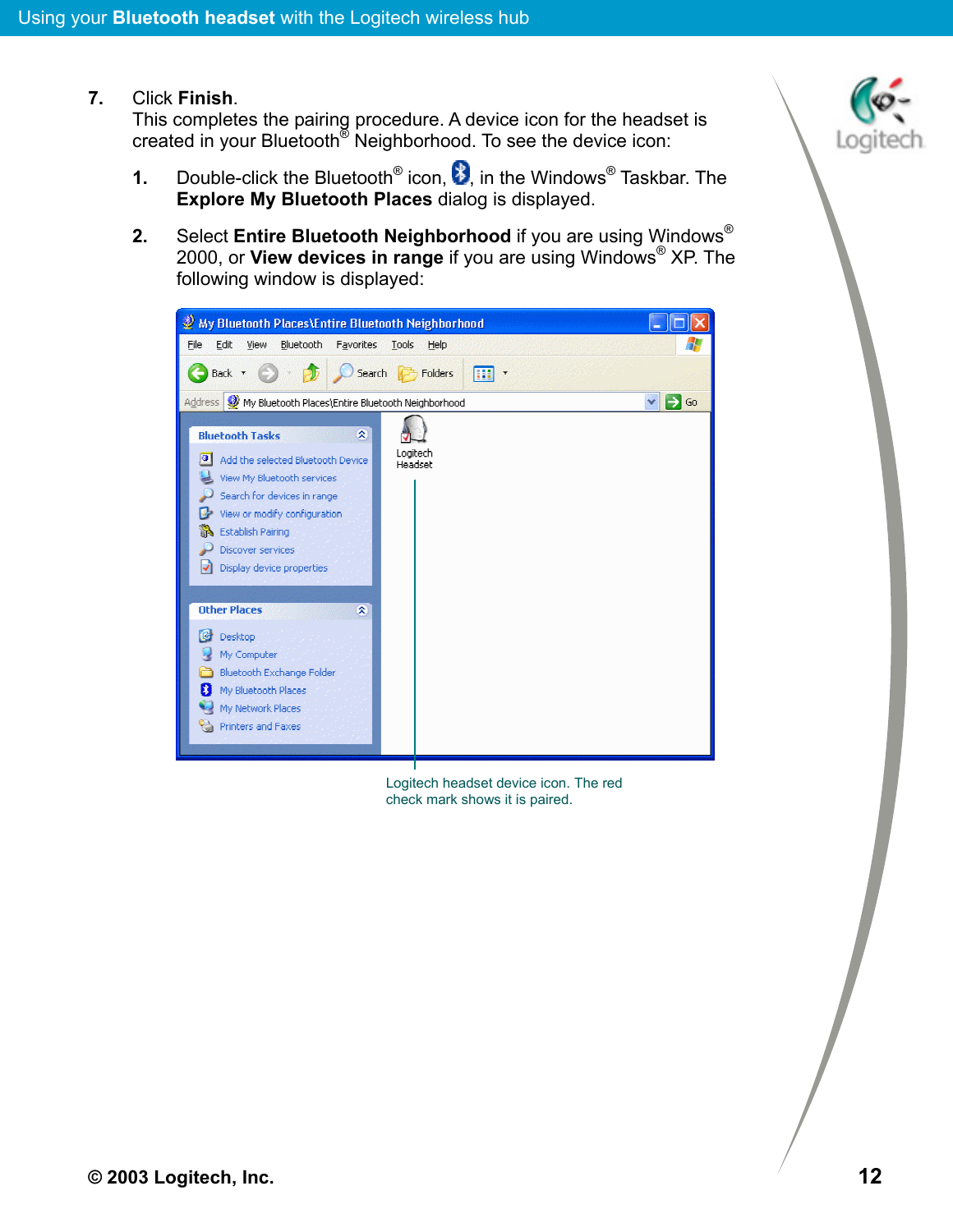**8.** Connect to your headset.

Right-click on the device icon and selecting **Connect Headset**. The device icon changes to show that the headset is now connected (see the next section). Then, press the button on the side of the headset when it beep/rings.





#### **图 Please note:**

- *For other headsets, refer to your headset's user guide for full details.*
- *It is important that you disconnect your Logitech headset when you have finished using it, to avoid conflict with other Bluetooth devices. See the section [Disconnecting and unpairing your headset,](#page-19-0) page [20](#page-19-0).*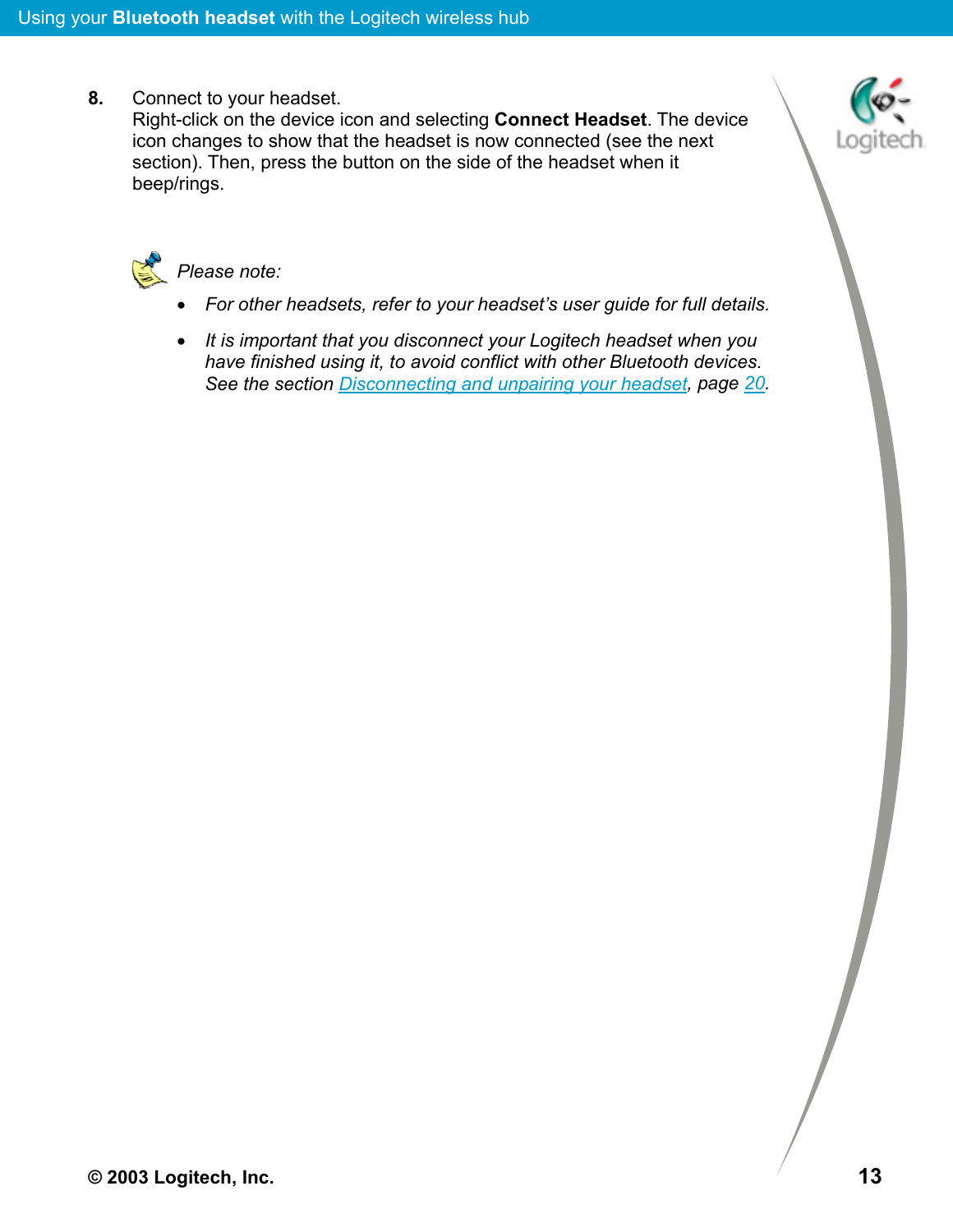### <span id="page-13-0"></span>**Checking your headset is connected**

You can check that your headset is connected in any of the following ways:

- Listen to your headset. Every five seconds you should hear a short tone made up of high and low notes.
- Look in **My Bluetooth Places** and locate the device icon for the Logitech headset. The device icon shows whether it is paired and/or connected:



• Check the indicator light on the side of the headset. Every five seconds the light flashes. The number of flashes shows the current state of the headset. Both three or four flashes indicate that the headset is connected.

If you have followed the steps in the previous section but your headset is still not connected, see [Troubleshooting,](#page-21-0) page [22](#page-21-0), for suggestions of the actions you should take to establish connection.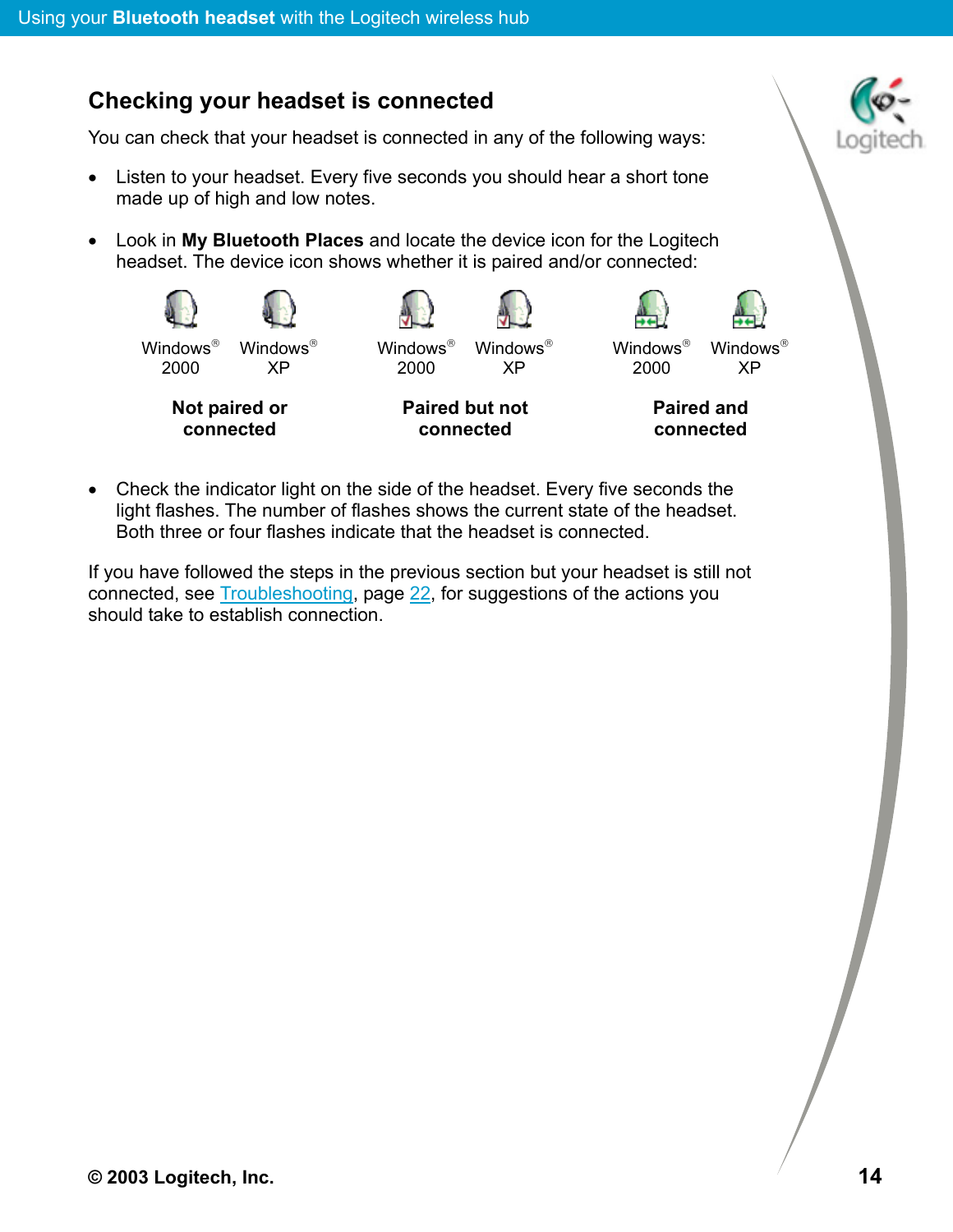# <span id="page-14-0"></span>**Communicate without wires**

Having connected your Logitech headset, it's ready to use!

So what can you do? In short, all of the things that you can do with your computer's speakers and microphone such as listen to streaming news and music or have a voice conversation with friends and co-workers over the Internet using instant messaging.

And thanks to your Logitech wireless hub, you can do all of this without the constraints of wires.



- *Since the headset incorporates a single speaker, the music and sound is in Mono only.*
- *You may find that your Logitech mouse is not as responsive as usual when you are using it and your Logitech headset at the same time.*

### **Listening to streaming news and music**

Any program you use to listen to news or music will work with your Logitech headset, including MusicMatch®, Windows Media® Player and Microsoft® Internet Explorer.

Whichever program you choose, listening to sound is straightforward. To listen to streaming news and music:

- **1.** Make sure your headset is connected, and that you have switched your computer's sound to the headset, by pressing the headset button. See [Get](#page-5-0) [connected](#page-5-0) beginning on page  $6$  for details.
- **2.** Launch the program you want to use.
- **3.** Find the music or station you want to listen to and click the **Play** button if necessary.

If you can't hear sound, try pressing the button on the side of your headset. If you still can't hear anything see **Troubleshooting**, page [22](#page-21-0), for suggestions of the actions you should take.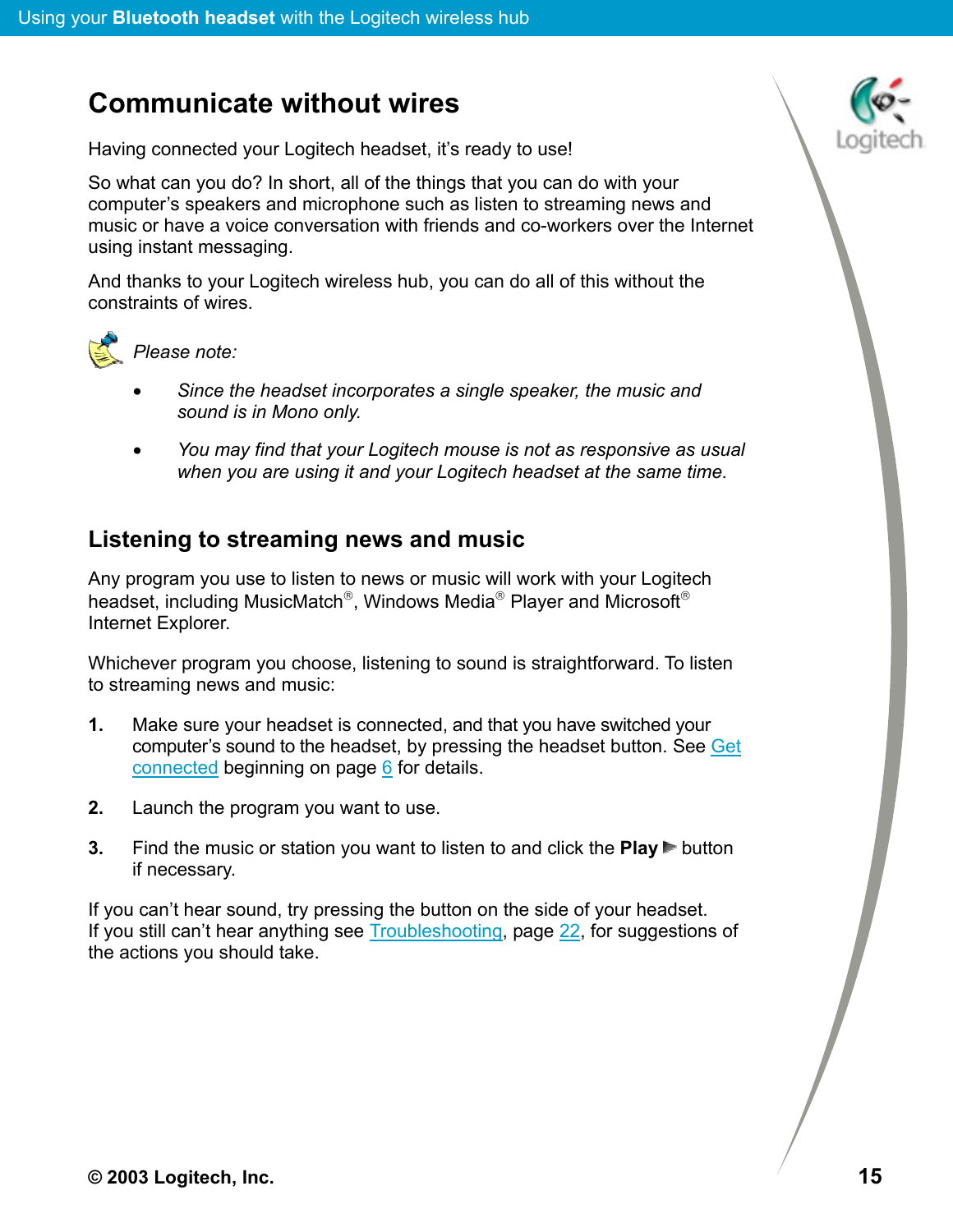#### <span id="page-15-0"></span>**Voice chatting with your instant messenger**

Instant messaging lets you have voice conversations with friends or co-workers over the Internet.

Your Logitech headset gives you more freedom for voice chatting with instant messenger. You can chat with both hands free and move around while you talk, providing you stay within range of your computer.



*Why not combine your headset with your webcam to give you the complete multimedia experience?* 

You can use your Logitech headset with most of the popular instant messaging programs, including:

- MSN<sup>®</sup> Messenger. See page [17](#page-16-0).
- Yahoo!<sup>®</sup> Messenger. See page [18](#page-17-0).
- AOL<sup>®</sup> Instant Messenger™. See page [19](#page-18-0).

Want the latest programs?

- Go to [http://www.messenger.msn.com](http://www.messenger.msn.com/) for MSN<sup>®</sup> Messenger.
- Go to [http://messenger.yahoo.com](http://messenger.yahoo.com/) for Yahoo!<sup>®</sup> Messenger.
- Go to [http:/www.aim.com](http://www.aol.co.uk/aim/download.html) for AOL<sup>®</sup> Instant Messenger™.

*For other headsets, refer to your headset's user guide for full details.*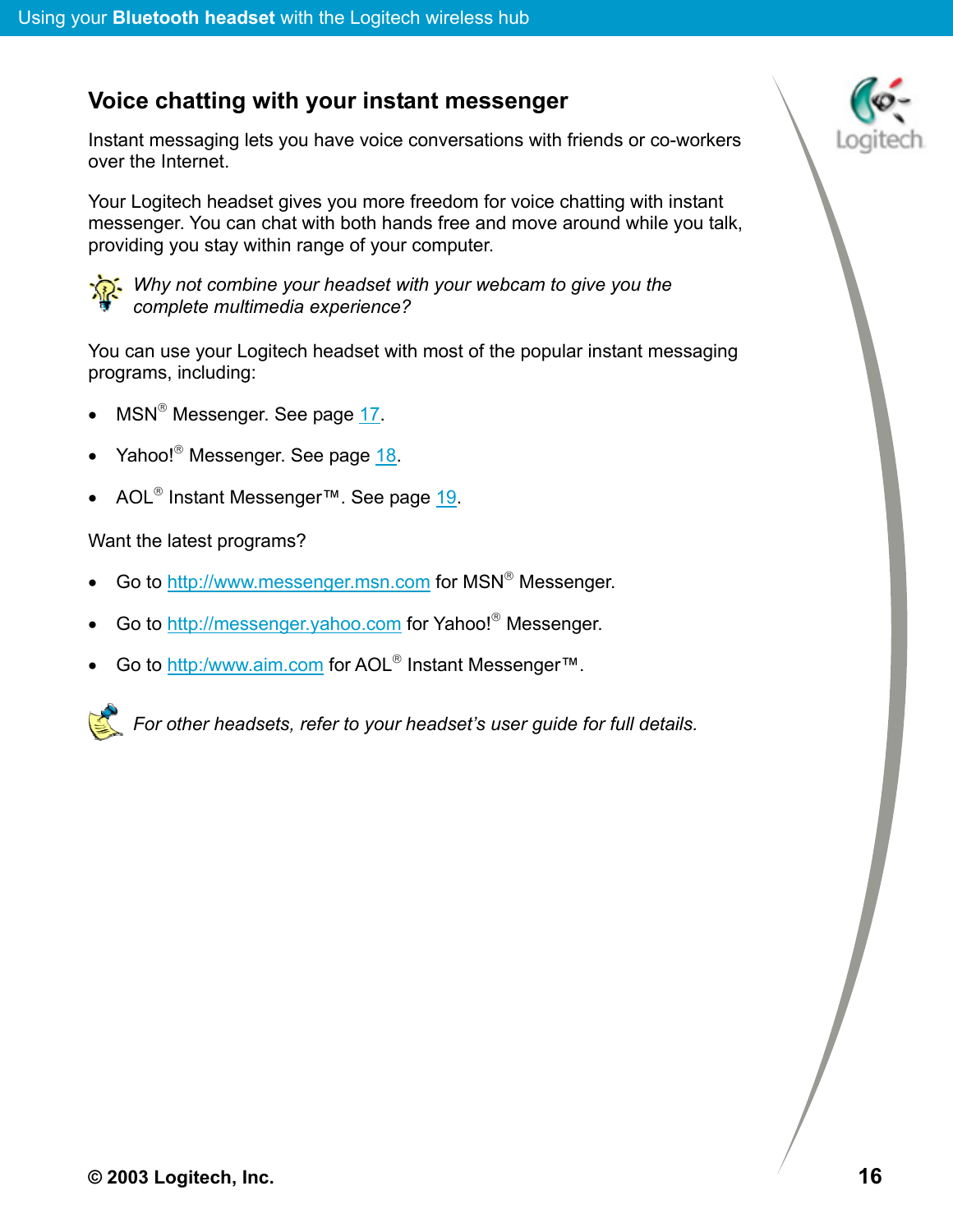#### <span id="page-16-0"></span>*To voice chat using MSN® Messenger:*

**1.** Connect your headset. Make sure your Logitech headset is connected, and that you have switched your computer's sound to the headset by pressing the headset button. See [Get](#page-5-0) [connected](#page-5-0) beginning on page [6](#page-5-0) for details.



**For other headsets, refer to your headset's user guide for full details.** 

**2.** Start your messenger session. Launch **MSN Messenger** and **Sign In**.

**3.** Run the **Audio Setup Wizard**. Make sure your Logitech headset is working optimally with MSN<sup>®</sup> Messenger by running the MSN® Messenger **Audio Tuning Wizard**. Start the wizard by selecting **Audio Tuning Wizard** from the **Tools** menu, and follow the instructions on screen.



*Please note the following when running the wizard:* 

- *When asked to select the Microphone and Speakers you want to use, make sure they are set to 'Bluetooth Audio.' If they are not, select this option from the relevant drop-down lists.*
- *When testing the speakers, if you can't hear the drum beat, this may be because your headset has gone into sleep mode. Try pressing the button on the side of your headset once.*
- **4.** Choose a contact.

Select the contact you want to chat with from the list available. The easiest way to do this is to double-click their name in the **Online** list, and then click **Start talking** in the side bar of the **Conversation** window.



*You can also select a contact to chat to by:* 

- *Right-clicking on their name in the Online list and selecting Start a Voice Conversation.*
- *Highlighting their name in the Online list and selecting Start a Voice Conversation from the Actions drop-down menu.*

A message is sent to your contact inviting them to chat to you. Sit back and wait for their reply! If you can't hear your contact speak or if they can't hear you, see [Troubleshooting,](#page-21-0) page [22](#page-21-0), for suggestions of the actions you should take.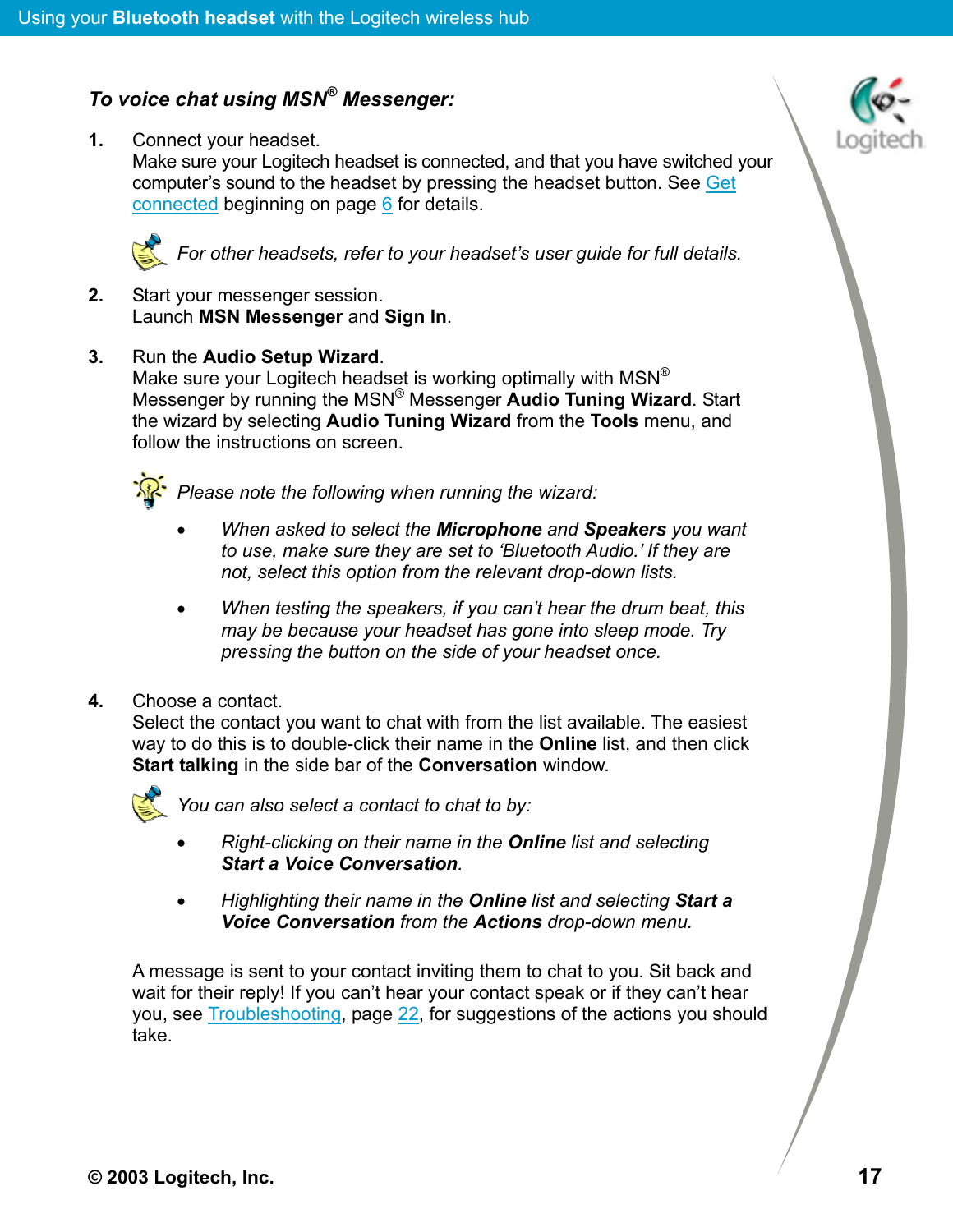#### <span id="page-17-0"></span>*To voice chat using Yahoo! ® Messenger:*

**1.** Connect your headset. Make sure your headset is connected, and that you have switched your computer's sound to the headset by pressing the headset button. See [Get](#page-5-0) [connected](#page-5-0) beginning on page [6](#page-5-0) for details.



*For other headsets, refer to your headset's user guide for full details.* 

- **2.** Start your messenger session. Launch **Yahoo! Messenger** and **Login**.
- **3.** Run the **Audio Setup Wizard**. Make sure your Logitech headset is working optimally with Yahoo!<sup>®</sup> Messenger by running the Yahoo! ® Messenger **Audio Setup Wizard**. Start the wizard by selecting **Audio Setup Wizard** from the **Help** menu, and follow the instructions on screen.
- **4.** Choose a contact.

Select the contact you want to chat with from the list available to you. The easiest way to do this is to double-click their name in the appropriate group and click **Voice** in the toolbar of the **Instant Message** window.



*You can also select a contact or several contacts for a conference call by:* 

- *Highlighting their name in the appropriate group and selecting Invite to Conference from the Tools drop-down menu.*
- *Right-clicking on their name in the appropriate group and selecting Invite to Conference.*

*The Invite Friends to Conference dialog is displayed, for you to confirm the contacts you want to chat with before clicking on Invite.* 

A message is sent to the person you have selected inviting them to chat to you. When they accept your invitation, relax and discuss whatever's on your mind!

If you can't hear your contact speak or they can't hear you, see [Troubleshooting,](#page-21-0) page [22](#page-21-0), for suggestions of the actions you should take.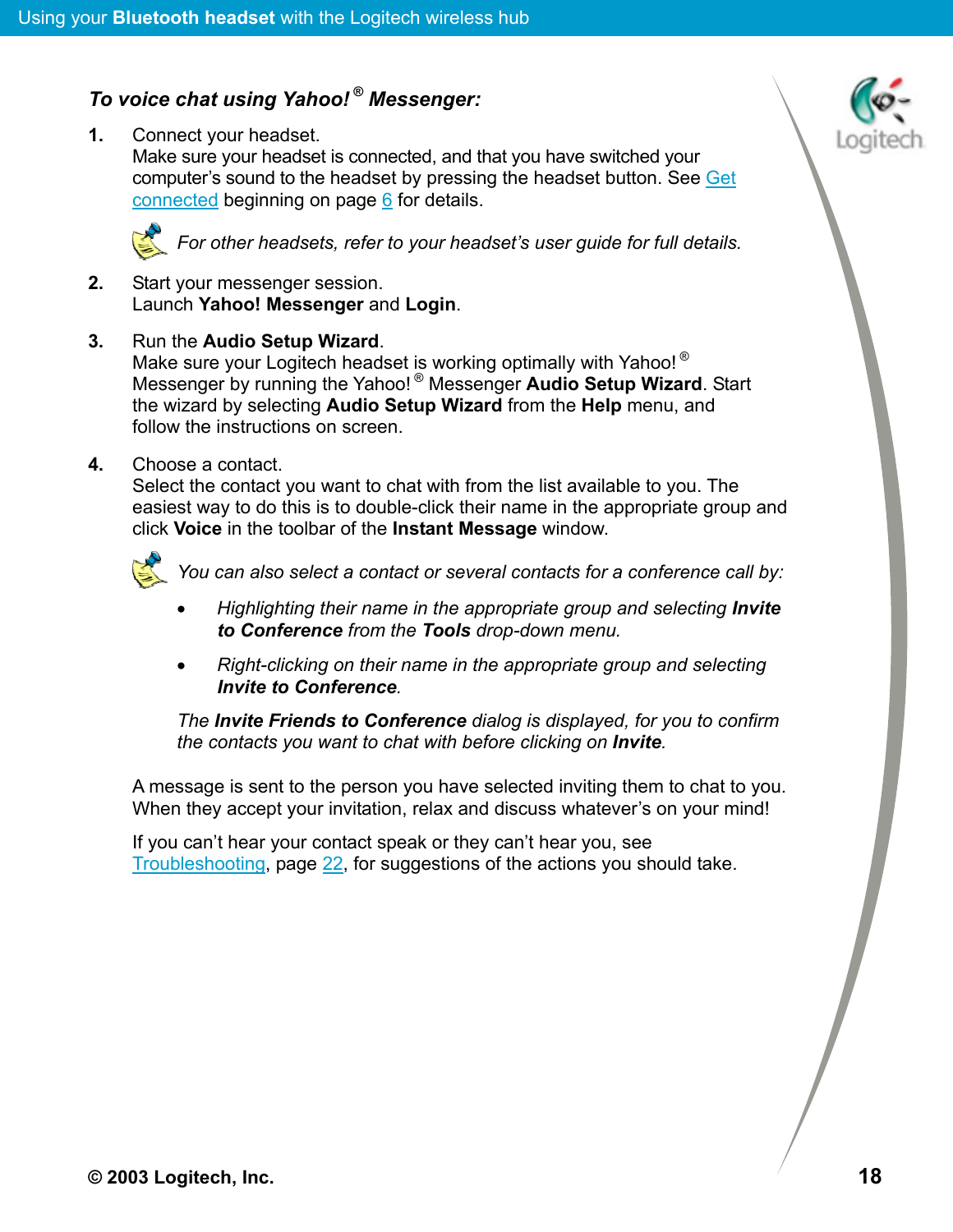<span id="page-18-0"></span>

*Tips for chatting with Yahoo! ® Messenger:* 

- *Before you start chatting, check the Hands Free box in the Voice Conference window to indicate that you are using a headset. If you do not do this you have to use your mouse to hold down the Talk button when chatting. Refer to the Help for Yahoo! ® Messenger for more information.*
- *If you or your contact receive a message saying that you are not authorized to join a conference, this may be because Yahoo! ® Messenger has timed out. To be able to join the conference click OK to close the message, then click Voice Off followed by Voice in the Voice Conference window.*

### *To voice chat using AOL® Instant Messenger™:*

**1.** Connect your headset.

Make sure your headset is connected, and that you have switched your computer's sound to the headset by pressing the headset button. See [Get](#page-5-0) [connected](#page-5-0) beginning on page [6](#page-5-0) for details.



- **2.** Start your messenger session. Launch **AOL Instant Messenger** and **Sign In**.
- **3.** Choose a contact.

Select the contact you want to chat with by right-clicking on their name in the **Online** list and selecting **Connect to Talk**.



*You can also select a contact by highlighting their name and selecting Connect to Talk from the People drop-down menu.* 

A dialog is displayed asking you to confirm that you want to connect.

**4.** Connect to your contact.

Click **Connect**. The **Connecting to** window is displayed. You can now begin your conversation.

If you can't hear your contact speak or they can't hear you, see [Troubleshooting,](#page-21-0) page [22](#page-21-0), for suggestions of the actions you should take.

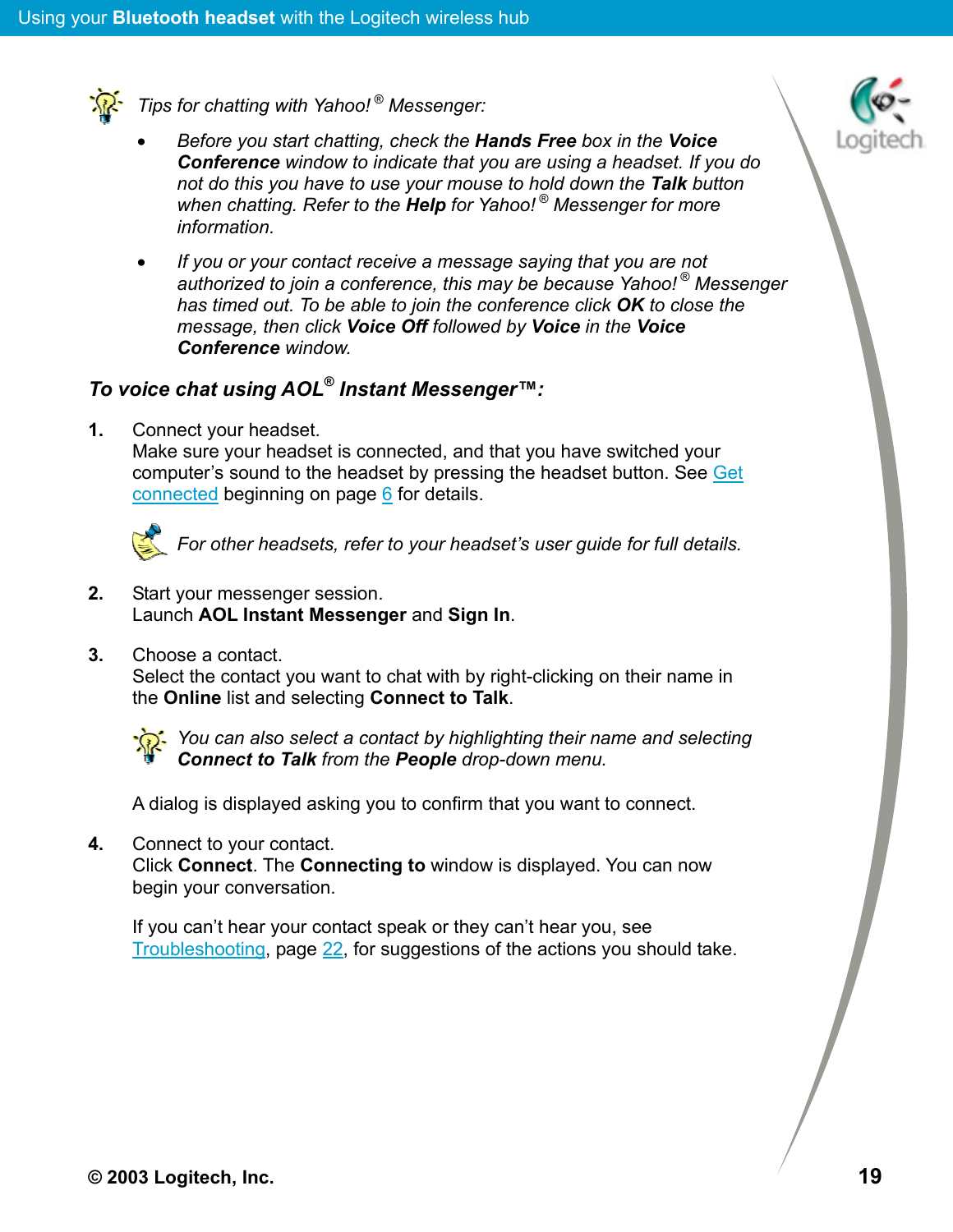# <span id="page-19-0"></span>**Learn more about connecting**

This section contains other information that may be useful to you regarding disconnecting, unpairing, and reconnecting your headset.

#### **Disconnecting and unpairing your headset**

When you have finished using your Logitech headset, you should disconnect it. Your Logitech headset can only be connected to one device at a time. If you connect other Bluetooth® devices to your computer, it is essential that you disconnect your headset to avoid conflicts with the other devices.

If you think that you will not be using the headset with your computer again soon, or if you want to connect the headset to another computer or device, you should also unpair it.



*If you will be using your headset with your computer again soon, it will save time if you leave it paired.* 

To disconnect and/or unpair your Logitech headset from your computer:

- **1.** Locate the device icon for the Logitech headset. The easiest way to do this is:
	- Go to **My Bluetooth Places** by double-clicking the Bluetooth® icon,  $\left| \cdot \right|$  in the Windows<sup>®</sup> Taskbar.
	- Select **Entire Bluetooth Neighborhood** if you are using Windows® 2000, or **View devices in range** if you are using Windows® XP.
- **2.** Disconnect your headset.

Right-click the device icon for the Logitech headset and select **Disconnect Headset**.

The device icon changes to show that the headset is no longer connected. It is, at this point, still paired with your computer.

**3.** Unpair your headset if required. To do this, simply right-click the headset device icon again, and select **Unpair Device**.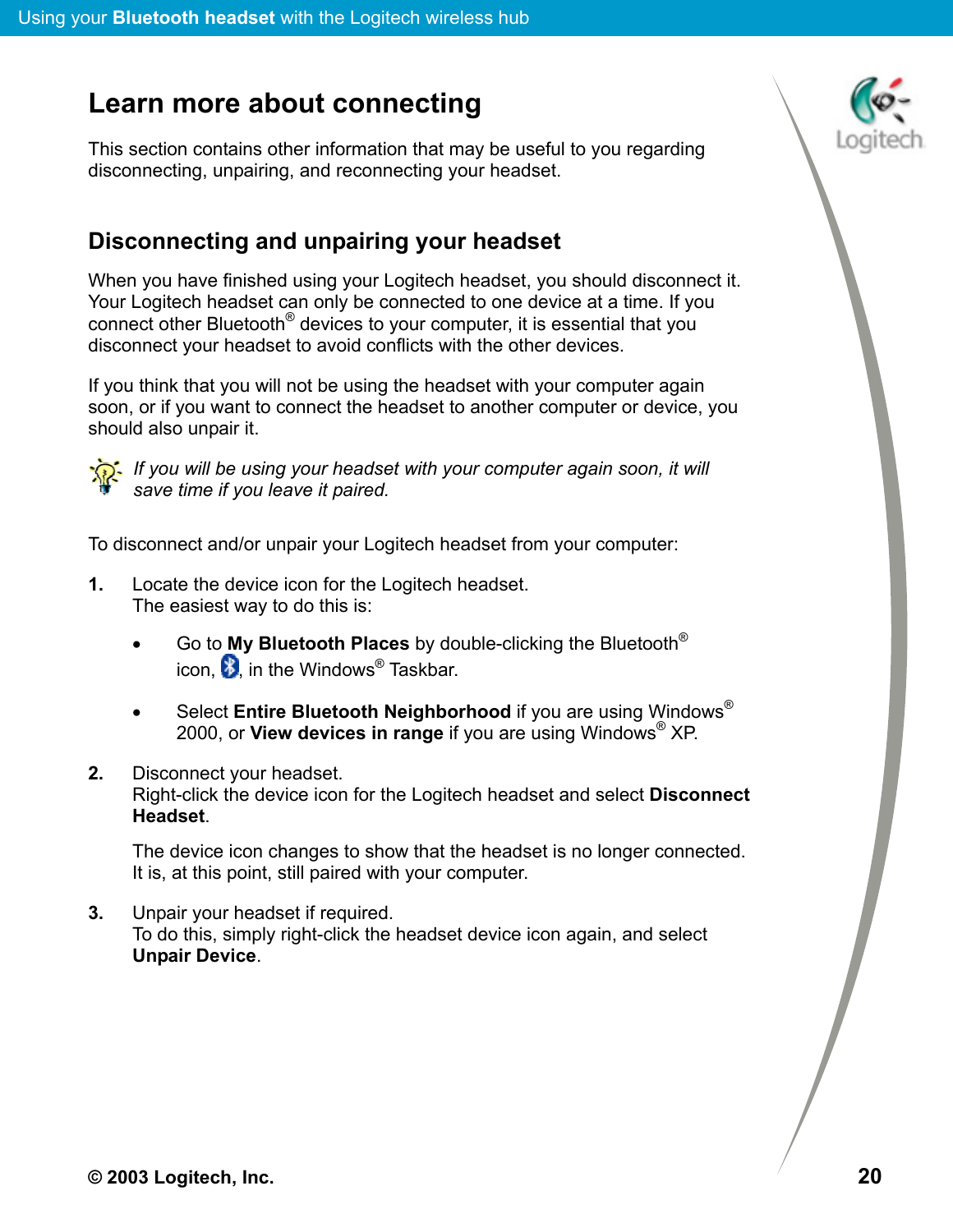#### <span id="page-20-0"></span>**Reconnecting your headset**

If you have disconnected your Logitech headset from your computer but left it paired, reconnecting is quick and easy.

To reconnect your Logitech headset to your computer:

- **1.** Locate the device icon for the Logitech headset. The easiest way to do this is:
	- Go to **My Bluetooth Places** by double-clicking the Bluetooth® icon,  $\blacktriangleright$  in the Windows<sup>®</sup> Taskbar.
	- Select **Entire Bluetooth Neighborhood** if you are using Windows® 2000, or **View devices in range** if you are using Windows® XP.
- **2.** Connect your headset. Right-click the device icon for the Logitech headset and select **Connect Headset**.
- **3.** Switch sound to the headset. Switch your computer's sound to the headset by pressing the button on the side of the headset.



The device icon changes to show that the headset is now connected.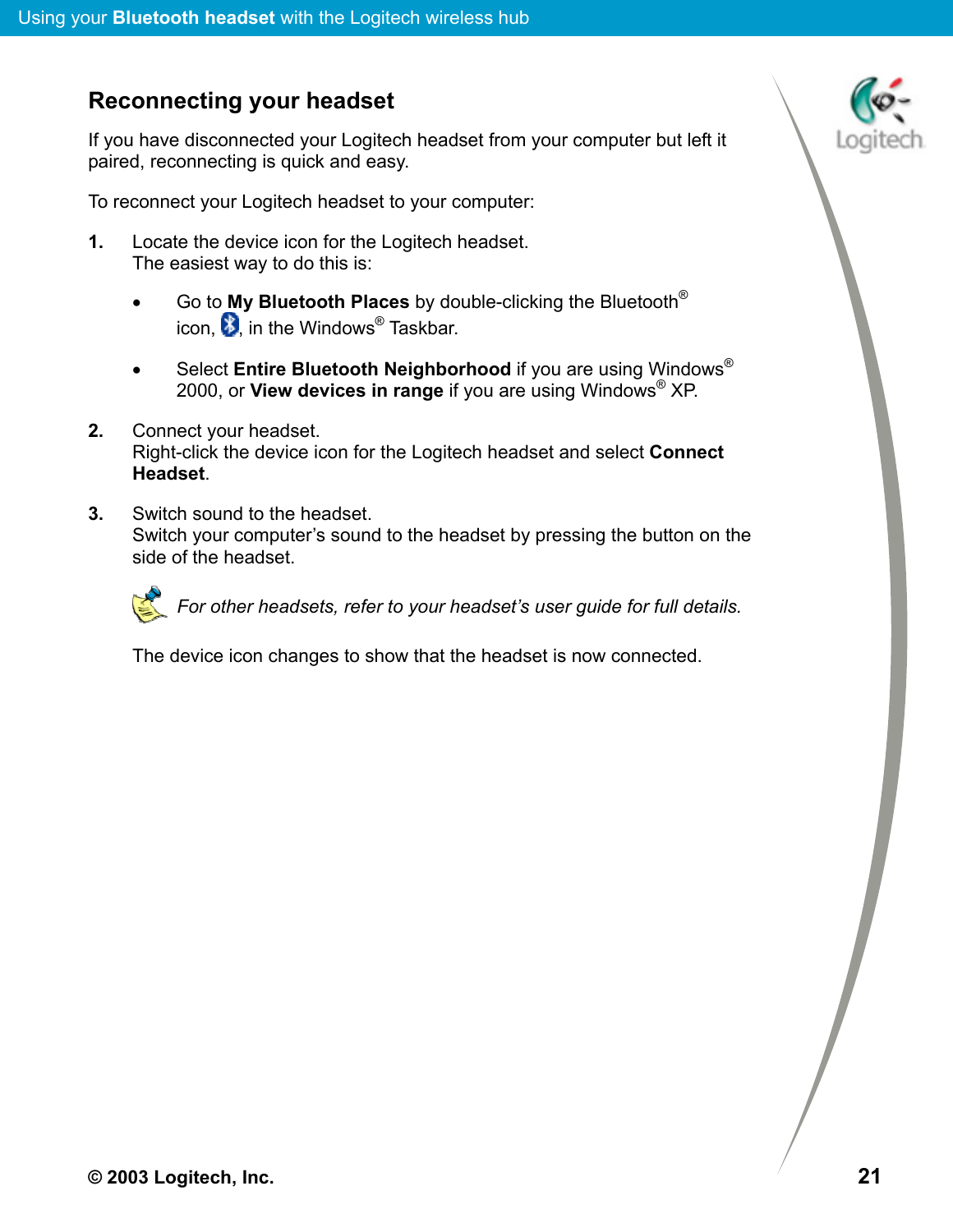# <span id="page-21-0"></span>**Troubleshooting**

If you are experiencing difficulties connecting or using your Logitech headset, check whether your problem is listed below. If it is, try the suggestions made to resolve the problem.

#### **I can't pair my headset with my computer**

There are various reasons why your Logitech headset and computer may not pair, for example:

- Your headset may have come out of discoverable mode.
- Your headset may be out of range.
- Your headset is not fully charged.

Check that your headset is charged and not paired with another device, and try the pairing procedure again.



*The Nokia HDW-2 Bluetooth Headset can be paired with more than one device, though other headsets may not support multi-pairing. Generally, the Nokia HDW-2 Bluetooth Headset attempts to connect to the default mobile phone first, then the last used mobile phone. Refer to your headset's user guide for full details.* 

### **My headset is paired and connected, but I can't hear sound**

If you can't hear sound, try the following:

- Try adjusting the volume on your headset. Note that you may not be able to adjust the volume from your computer.
- Press the button on the side of your Logitech headset.



**For other headsets, refer to your headset's user guide for full details.** 

- Check that the Windows® sound and audio properties have switched to Bluetooth® audio. (This should happen automatically when you connect your headset to your computer.) To do this, follow these steps:
	- **1.** At the Windows® **Control Panel**, select **Sounds and Audio Devices** (Windows® XP) or **Sounds and Multimedia** (Windows® 2000).
	- **2.** Go to the **Audio** tab and check that 'Bluetooth Audio' is selected in both the **Sound playback** and **Sound recording** drop-down lists.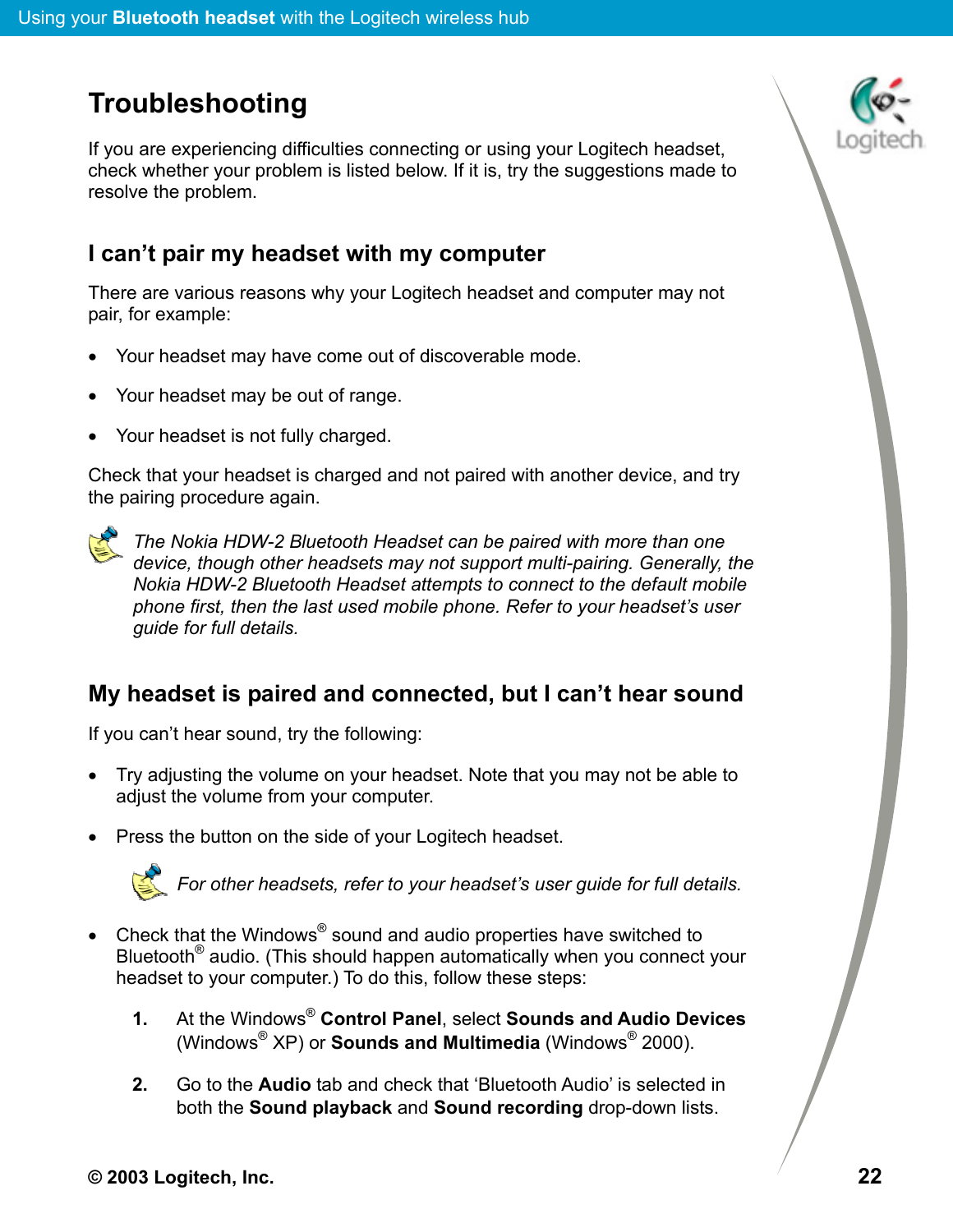- **3.** (Windows® XP only.) Go to the **Voice** tab and check that 'Bluetooth Audio' is selected in both the **Voice playback** and **Voice recording** drop-down lists.
- **4.** Click **OK** to save any changes made and close the dialog.
- Exit and restart the program you are using to play sound.
- Check that the volume for your computer is not set to 'Zero' or 'Mute'.
- Turn the headset off and back on. To do this:
	- **1.** Turn the headset off by pressing and holding the button on the side of the headset for up to 10 seconds until its indicator light flashes red.
	- **2.** Turn the headset back on by pressing and holding the button on the side of your headset for up to 10 seconds until its indicator light first flashes blue, and then flashes red and blue.
	- **3.** Repeat the connection procedure for your Logitech headset, see [Connecting your Logitech headset,](#page-5-0) page [6.](#page-5-0)
- Make sure your headset is fully charged.

#### **My headset is connected but I can't chat using an instant messenger**

If you can't chat using an instant messenger, try the following:

• Carry out the suggestions in the previous section for *My headset is paired and connected, but I can't hear sound*.



*To stop and start the instant messenger, you must select Exit and then restart the program. Signing out and back in does not stop and start the program properly.* 

- If you are using MSN® Messenger, try running the **Audio Tuning Wizard** again. See page [17](#page-16-0) step 3 for details.
- If you are using Yahoo! ® Messenger, try running the **Audio Setup Wizard** again. See page [18](#page-17-0) step 3 for details.
- If you are using Yahoo!  $^{\circledR}$  Messenger and you receive a message saying that you are not authorized to join a conference, this may be because Yahoo! ® Messenger has timed out. To be able to join the conference click **OK** to close the message, then click **Voice Off** followed by **Voice** in the **Voice Conference** window.